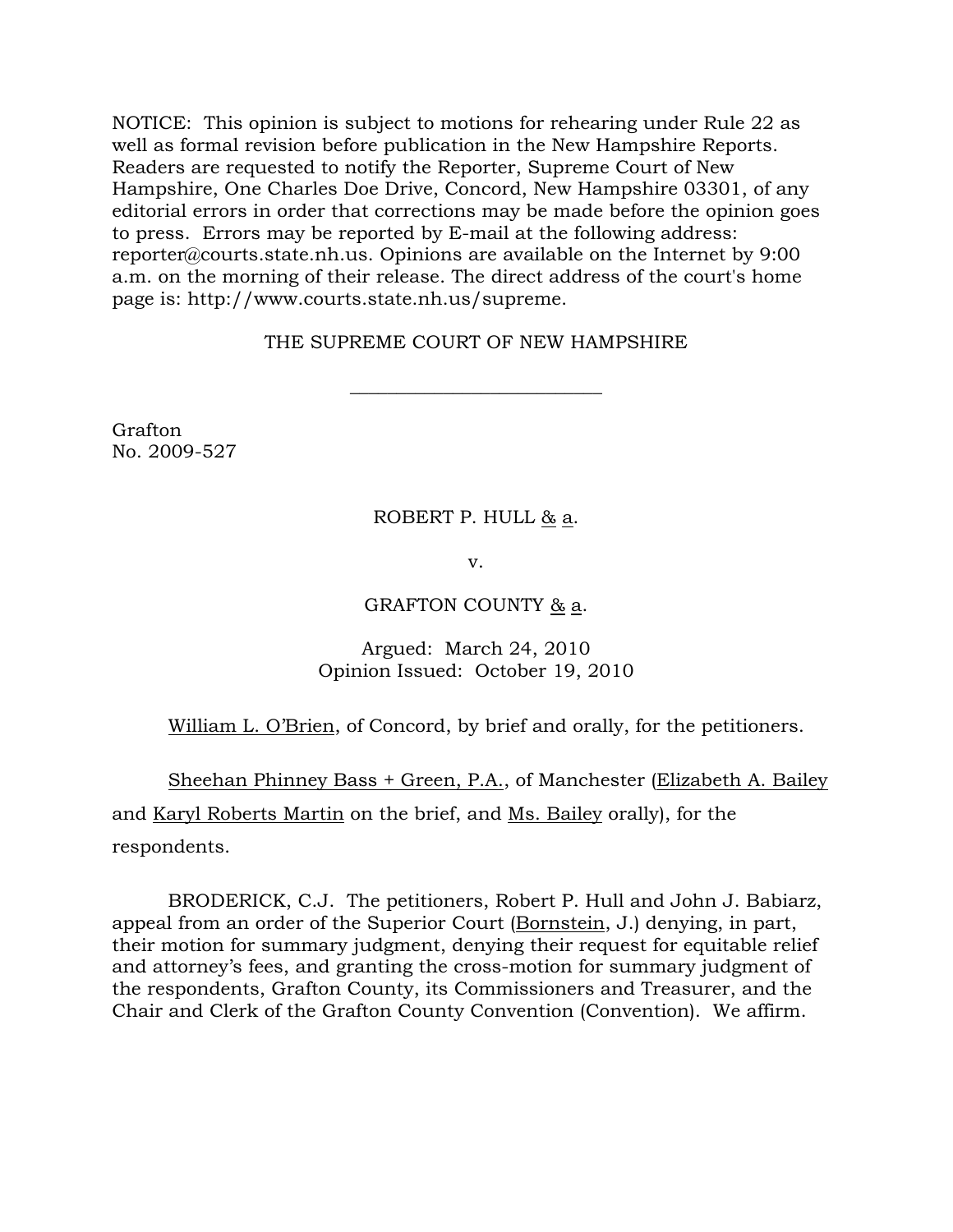The following facts were either found by the trial court or are supported by the record. On May 21, 2008, eighteen of the twenty-six members of the Convention met in Concord to vote on the salaries for Grafton County's elected officials. The meeting had been noticed in the State of New Hampshire House Record on May 16; no other public notice had been given. At the meeting, the Convention adopted, by a vote of fifteen to three, a resolution to increase by 2.3 percent the salaries of the County Attorney, High Sheriff, Register of Deeds, and Treasurer for the 2009 fiscal year. The Convention also voted unanimously that the County Commissioners' salaries should remain at the 2008 fiscal year level.

 On June 24, 2008, Hull requested documents related to the May 21 meeting, which the County's counsel provided on June 30. Shortly thereafter, the petitioners, through counsel, informed the respondents' counsel that the notice for the May 21 meeting was deficient because it failed to comply with the requirements of RSA 91-A:2, II and RSA 24:9-d. Subsequently, the Convention met again on July 21 and voted to ratify the actions taken at the May 21 meeting. The approved salaries took effect in January 2009; the aggregate salary increase for the 2009 fiscal year resulting from the 2.3 percent increase for the County Attorney, High Sheriff, Register of Deeds, and Treasurer was \$4,288.78.

 In October 2008, the petitioners filed suit, alleging that the Convention failed to follow the notice requirements of RSA chapter 91-A and RSA 24:9-d for its May 21 meeting, thus rendering the Convention's vote "legally ineffective." Further, they alleged that the Convention could not ratify its actions at the May meeting on July 21, as the deadline established to set the salaries under RSA 23:7 had expired. The petitioners sought a declaration that the Convention had violated the cited statutory provisions, and requested that the respondents be enjoined from raising, appropriating, or spending monies for the new salary levels. Further, the petitioners requested that the respondents be enjoined from further violations of the statutory provisions, that a monitor be appointed to review their compliance and provide periodic reports to the court, and that the petitioners be awarded attorney's fees.

 In November, the trial court conducted a hearing on the petitioners' request for a preliminary injunction to enjoin the payment of any salaries, and not just payment of the approved raises, to the County's elected officials. It denied the petitioners' request, ruling that "[e]ven if the petitioners' claims are valid, the relief requested is inequitable because it would cause injury to the public far greater than any suffered as the result of improper notice of the May 21 [m]eeting."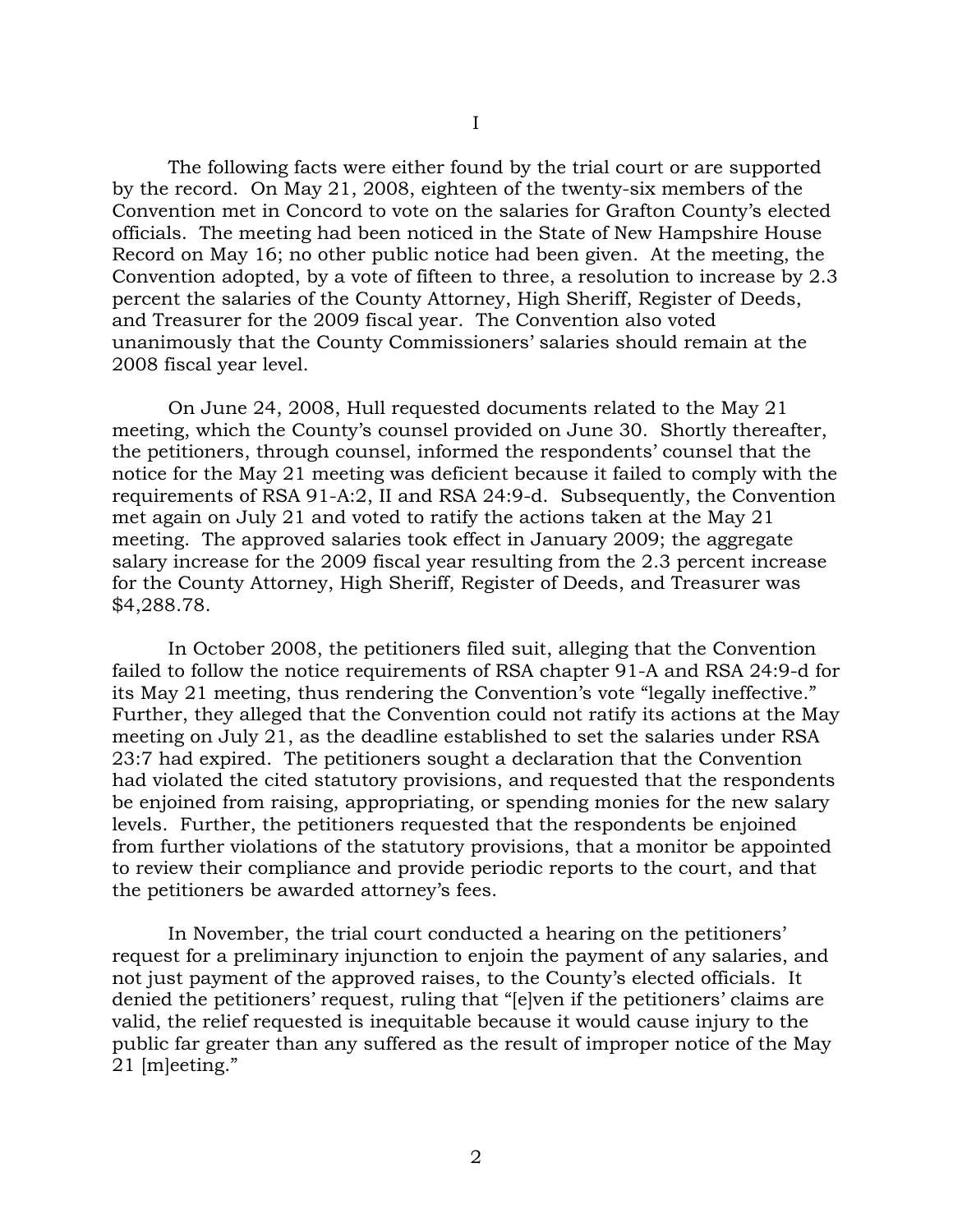Subsequent to the parties filing cross-motions for summary judgment, the trial court granted the petitioners' motion solely to the extent of ruling that the May 21 meeting was not properly noticed and was conducted in violation of RSA chapter 91-A and RSA 24:9-d. The trial court denied the petitioners' motion with respect to all other issues, and granted the respondents' crossmotion. Attorney's fees were not awarded to either the petitioners or the respondents. In response to the petitioners' motion for reconsideration, the trial court denied their request to enjoin future violations by the respondents of the statutory notice provisions and to appoint a monitor to ensure such compliance, as the court found "no basis for granting such relief in the circumstances presented." This appeal followed.

 The petitioners contend that the trial court erred in: (1) concluding that the Convention had the authority on July 21, 2008, to ratify its May 21, 2008 vote on the salaries for the elected county officials, when the deadline established by RSA 23:7 to set those salaries had expired prior to the July 21 meeting; (2) granting the respondents' cross-motion for summary judgment in the absence of evidence that all potential candidates for the county offices knew of the May 21 meeting or that salaries were to be set at that meeting; (3) failing to grant the petitioners the equitable relief sought, including a mandatory injunction and the appointment of a monitor; and (4) failing to award the petitioners attorney's fees. We address each argument in turn.

II

 The petitioners first contend that the trial court erred in denying, for the most part, their motion for summary judgment. In reviewing the trial court's summary judgment rulings, we consider the evidence in the light most favorable to each party in its capacity as the non-moving party and, if no genuine issue of material fact exists, we determine whether the moving party is entitled to judgment as a matter of law. Coco v. Jaskunas, 159 N.H. 515, 518 (2009). Here, our decision turns on the interpretation of RSA 23:7. The interpretation of a statute is a question of law, which we review de novo. Id.

RSA 23:7 (2000) reads, in pertinent part:

 Every county convention shall have the power to establish salaries, benefits and other compensation paid to elected county officers including the county attorney, sheriff, register of deeds, treasurer, and county commissioners. . . . Said compensation shall be established biennially by the county convention prior to the filing date required under RSA 655:14 for the elected offices listed in this section . . . .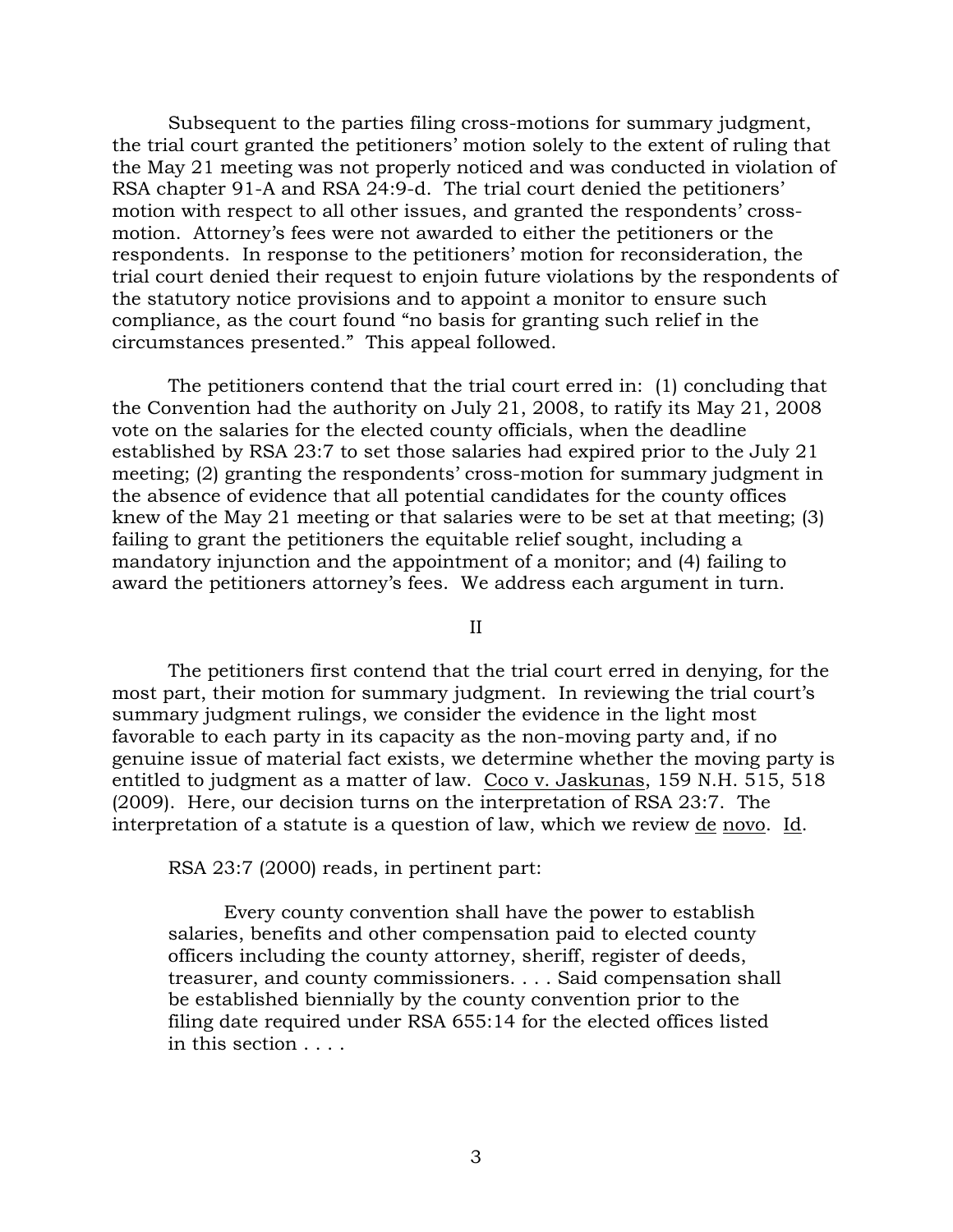RSA 655:14 (2008) reads, in pertinent part:

The name of any person shall not be printed upon the ballot of any party for a primary unless he . . . meets all the other qualifications at the time of filing, and he shall file with the appropriate official between the first Wednesday in June and the Friday of the following week a declaration of candidacy . . . .

We need not set forth here the text of either RSA 91-A:2, II or RSA 24:9-d, as it is undisputed that the May 21 meeting did not comply with the notice requirements of those statutes. It is also undisputed that the July 21 meeting did comply with those same notice requirements, and that the time period delineated in RSA 655:14 ended on Friday, June 13.

 The petitioners argue that it was error for the trial court to conclude that the Convention had the authority on July 21, 2008, to ratify its earlier vote on the salaries for the elected county officials, because the deadline established by RSA 23:7 to set those salaries had expired prior to the July 21 meeting. They contend that, based upon the plain meaning of RSA 23:7, "the July 21, 2008 vote — whether considered as a ratification or a new original action — must be considered a nullity."

We first address the petitioners' threshold argument that the May 21 vote "was ineffective because it was defectively noticed." In matters of statutory interpretation, we are the final arbiter of legislative intent as expressed in the words of the statute considered as a whole. In re Juvenile 2005-212, 154 N.H. 763, 765 (2007). We will not consider what the legislature might have said, or add words that it did not see fit to include. Id. at 766.

While RSA 23:7 mandates that compensation for certain elected county officers be established prior to the filing date required under RSA 655:14 (here, June 13, 2008), the statute is silent with regard to the consequences if its mandate is fulfilled by way of a meeting that did not comply with notice requirements provided by other statutes. Nothing in the plain language of RSA 23:7, however, provides that defective notice automatically rendered the May 21 vote a nullity, as argued by the petitioners. Indeed, we reiterate that in this case, the Convention did, at the May 21 meeting and pursuant to RSA 23:7, establish county compensation by vote well in advance of the June 13 deadline.

The May 21 meeting did not comply with the notice requirements of RSA 91-A:2, II or RSA 24:9-d. Although RSA 91-A:2, II (Supp. 2009) is silent with regard to the consequences for a violation of its provisions regarding notice, RSA 91-A:8, II (2001) provides that the superior court may invalidate an action of a public body taken at a meeting held in violation of the provisions of RSA chapter 91-A "if the circumstances justify such invalidation." We note that the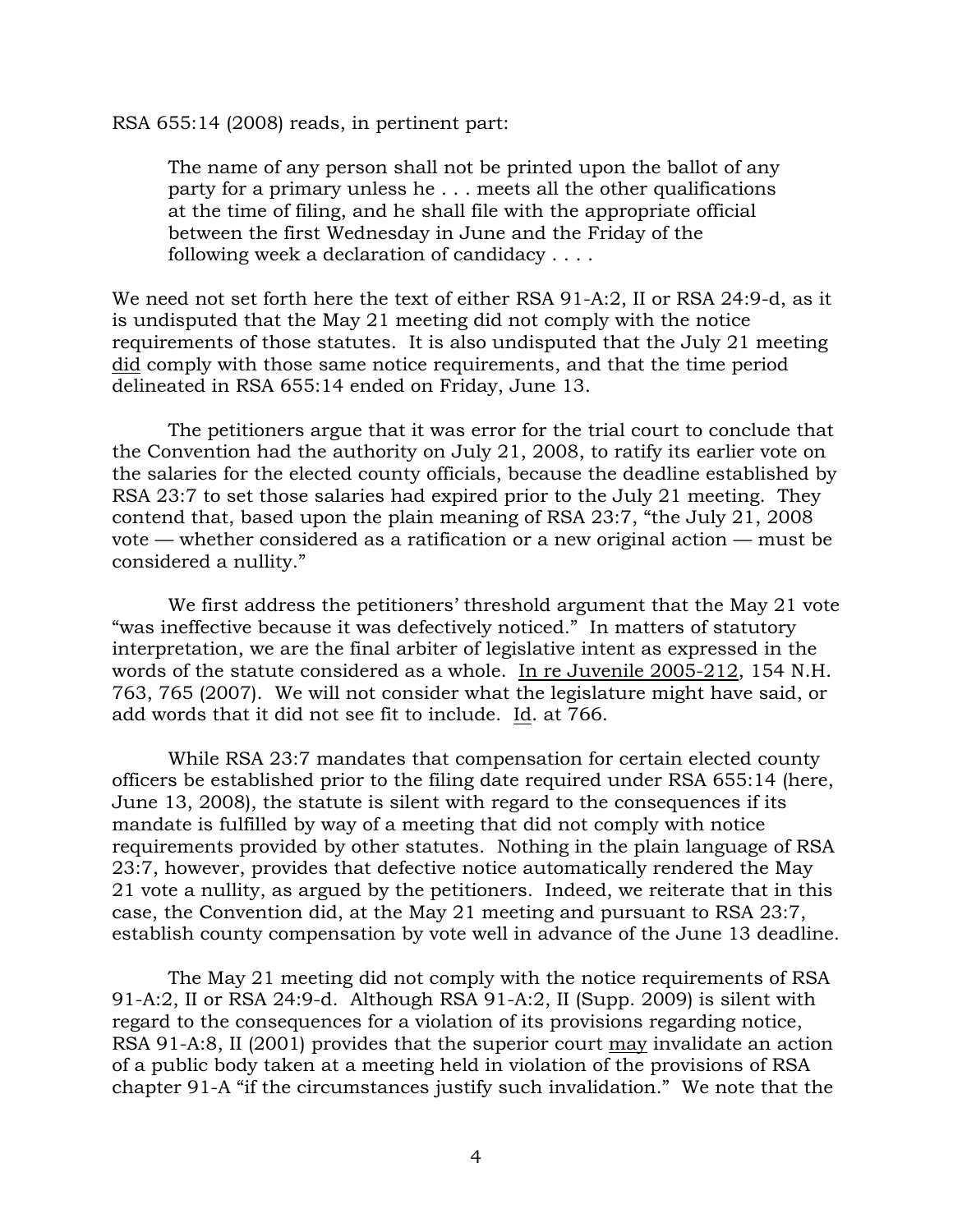petitioners have not, with regard to this issue, argued that the trial court unsustainably exercised its discretion by not invalidating the Convention vote. See Lambert v. Belknap County Convention, 157 N.H. 375, 381 (2008) (under RSA 91-A:8, II, decision whether to invalidate action is within discretion of the trial court). Consequently, the petitioners have not preserved this issue for appellate review. See State v. Kincaid, 158 N.H. 90, 95 (2008) (arguments not briefed are deemed waived).

RSA 24:9-d (Supp. 2009) is also silent with regard to the consequences for a violation of its provisions regarding notice. We have declined to invalidate the action of a county convention, in response to a defendant's assertion that the convention did not comply with the notice requirements of RSA 24:9-d, "[s]ince the defendant ha[d] not shown that anyone was prejudiced by a failure of the clerk [of the convention] to give notice." Cheshire v. Keene, 114 N.H. 56, 59 (1974). The petitioners have not argued that they were prejudiced by the deficiency in notice for the May 21 meeting.

The petitioners do contend that the trial court erred "in ignoring the plain meaning of RSA 23:7 establishing a deadline of June 13, 2008 to set those salaries by improperly applying legislative history to refute that plain meaning." It may be argued that the silence of RSA 23:7 creates an ambiguity with regard to the consequences of county compensation being established in a timely manner, but by way of an improperly noticed meeting. See Juvenile 2005-212, 154 N.H. at 766. Here, the trial court looked to the legislative history of RSA 23:7. See id. at 765-66 (if the statute is ambiguous, we will consider legislative history to aid our analysis); Smith v. N.H. Bd. of Psychologists, 138 N.H. 548, 551 (1994) (given statute's silence regarding remedy for failure to abide by mandatory time limits, court looked to statutory goals to determine appropriate mode of enforcement).

 Prior to 1987, RSA 23:7 empowered counties to establish salaries biennially, but did not require them to do so before the candidates' filing deadline. In 1987, the current deadline was added to the statute, see Laws 1987, 223:1. Speaking on behalf of House Bill 62, which added the deadline, Senator Pressly stated:

The second aspect of [the bill] makes it possible that the salary reviews of the elected officials will only take place once in the biennium and it will take place prior to the election. This will mean that anyone running for those offices will know, prior to running, exactly what their salary will be and they will fully understand that it will not be reviewed while they serve in office.

N.H.S. Jour. 1208-09 (1987). We cannot say that the trial court erred in consulting legislative history.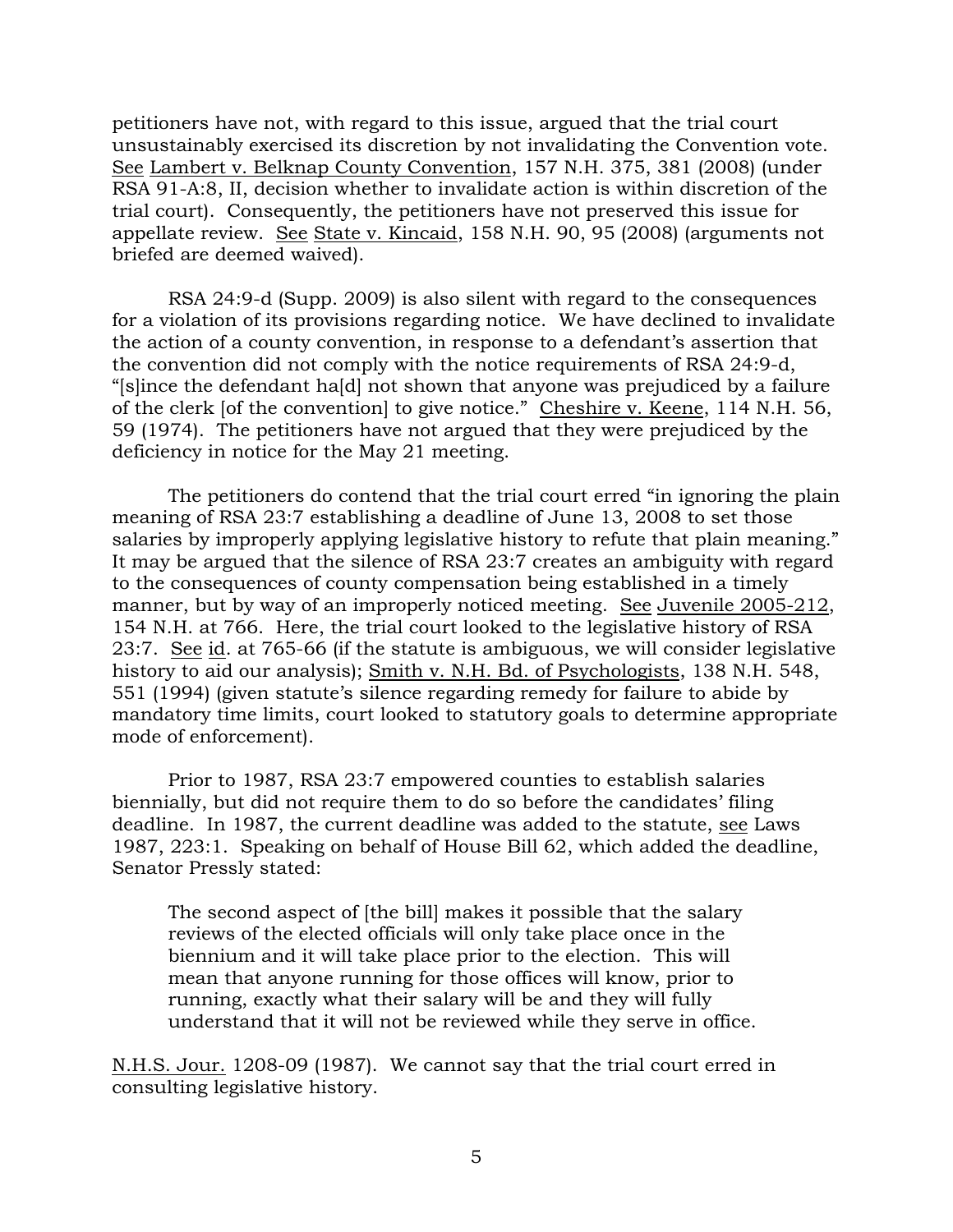Nor do we find error in the trial court's interpretation of the statute regarding the consequences of a convention's vote on county salaries at an improperly noticed meeting before the June filing deadline. We agree with the trial court that nothing in the plain language of the statute indicates a legislative intent that defective notice automatically rendered the Convention's vote a nullity. Instead, we believe that the statute's linking of a convention's vote with the filing date for candidates indicates an intention to ensure that salaries for elected county officers are established before candidates must file notice of their intent to run for office. It is not intended to expose candidates and elected officials to significant changes in, or the loss of, salaries over the course of a biennium due to an error in notice committed by a convention.

Finally, we note that the plain language of RSA 23:7 forbids counties from establishing salaries for elected county officers at a lesser amount than those in effect on December 31, 1972. We agree with the trial court that it would be incongruous for the legislature to set these minimum salary requirements, while at the same time setting a deadline that could have the effect of depriving elected county officers of any salary based upon a procedural error of the county convention. See Gen. Insulation Co. v. Eckman Constr., 159 N.H. 601, 609 (2010) ("We will not interpret a statute to require such an illogical result.").

Consequently, we see nothing in the legislative history or statutory goals of RSA 23:7 to support the petitioners' argument. Having determined that the deficiencies in notice did not render the Convention vote ineffective, we need not consider whether the Convention had authority on July 21, 2008 to ratify its May 21 vote.

#### III

The petitioners next contend that the trial court erred in granting the respondents' cross-motion for summary judgment in the absence of evidence that all candidates and potential candidates for the county offices knew of the May 21 meeting or that salaries were to be set at that meeting. They argue that the respondents, in opposing the petitioners' motion for summary judgment by asserting the defense of ratification, must set forth specific evidence of a genuine issue of material fact. According to the petitioners:

The Respondents failed to demonstrate in the trial court, or establish in the record, any genuine issue of fact supporting this defense of ratification. They failed to provide any evidence that the supposed purpose of the salary-setting statute was achieved, even if it is limited to notifying candidates, rises to a genuine issue of material fact. Nor was there any evidence sufficient to create a triable issue offered as to whether this purpose was achieved. As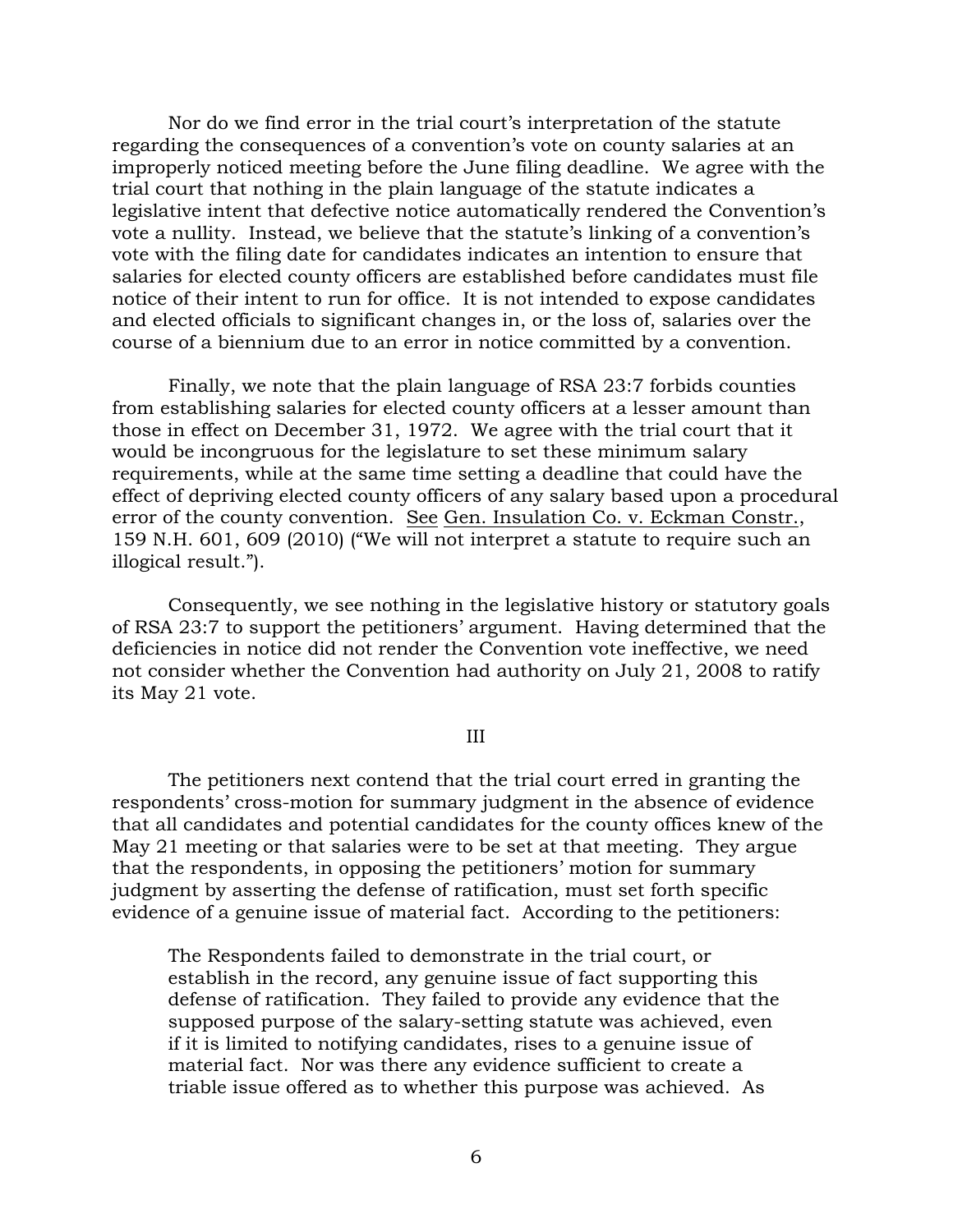such, the factual basis for ratification as argued by the Respondents and analyzed by the trial court in the Order was without factual foundation. The defense of ratification was argued in a factual void.

 . . . There was no evidence presented establishing such predeadline knowledge [of compensation levels] on the part of candidates, and therefore no record evidence supporting the defense of ratification in this case.

 As we have held that the May 21 vote was not rendered ineffective by the notice deficiencies, we need not consider whether the respondents properly asserted a defense of ratification.

IV

 The petitioners next contend that the trial court erred in failing to grant the petitioners the equitable relief sought, including an injunction and the appointment of a monitor, in light of the respondents' violations of RSA chapter 91-A. In denying the petitioners' request, in November 2008, for a preliminary injunction to enjoin the payment of any salaries, and not just payment of the approved raises, to the County's elected officials, the trial court ruled that the requested relief was inequitable because it would cause injury to the public far greater than any suffered as the result of improper notice of the May 21 meeting. We agree. More importantly, however, we reiterate our holding that the May 21 vote was valid. Consequently, the petitioners cannot obtain an injunction against the payment of the salaries.

The only issue remaining is whether the trial court erred in denying the petitioners' request that the respondents be enjoined from future violations of RSA 24:9-d and RSA chapter 91-A, and that a monitor be appointed to review future compliance with the statutes. RSA 91-A:8, III (2001) provides that the trial court may issue an order to enjoin future violations of RSA chapter 91-A. As it is a general rule of statutory construction that the word "may" is permissive in nature, we review the trial court's decision under our unsustainable exercise of discretion standard. See Lambert, 157 N.H. at 381.

The propriety of affording equitable relief in a particular case rests in the sound discretion of the trial court. We, in turn, review an equitable order for an unsustainable exercise of discretion. The party asserting that a trial court order is unsustainable must demonstrate that the ruling was unreasonable or untenable to the prejudice of his case.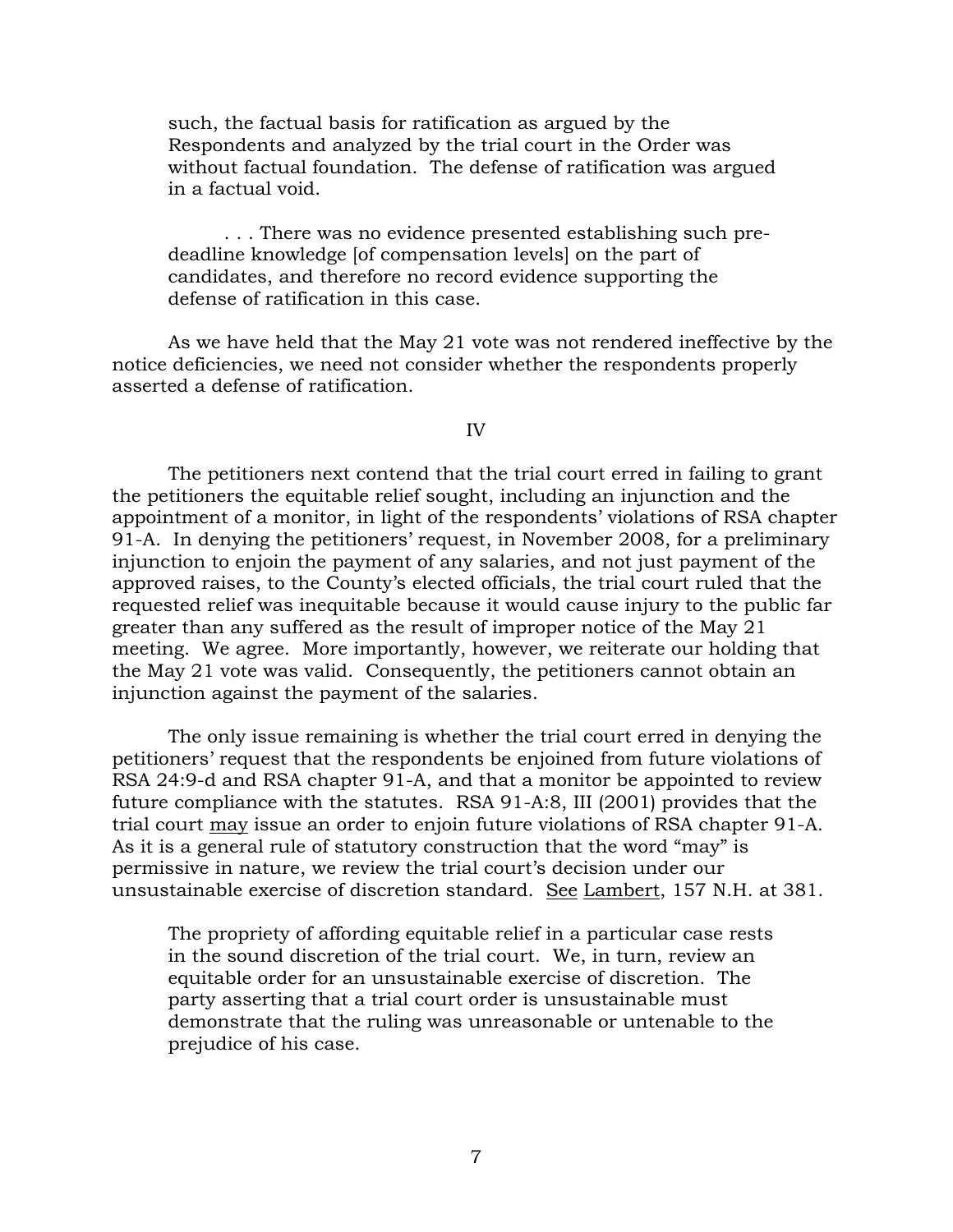Foley v. Wheelock, 157 N.H. 329, 332 (2008) (quotation, citations, and ellipsis omitted).

Here, the record reflects that the May 21 meeting was noticed in the State of New Hampshire House Record on May 16. The meeting was neither closed to the public nor secret. The record also reflects that, upon request, Grafton County provided petitioner Hull with the documents relative to the May 21 meeting. Further, the record indicates that when informed of the defects in notice, the Convention cured those defects by promptly and properly noticing the July 21 meeting. Under all of these circumstances, the trial court was not compelled either to issue the injunctive relief sought by the petitioners, or to appoint a court monitor to police future compliance with RSA chapter 91-A. See, e.g., ATV Watch v. N.H. Dep't of Resources & Econ. Dev., 155 N.H. 434, 437-38 (2007) (issuance of injunction an extraordinary remedy, and should not issue unless there is, among other things, an immediate danger of irreparable harm to the party seeking injunctive relief). Consequently, we do not believe that the petitioners have demonstrated that the trial court's ruling was unreasonable or untenable to the prejudice of their case. As such, we cannot say that the trial court's decision to deny the petitioners the equitable relief they sought was an unsustainable exercise of discretion.

#### V

 Finally, the petitioners contend that the trial court erred in failing to award them attorney's fees, pursuant to RSA chapter 91-A. Specifically, they argue that if they are granted equitable relief (either or both the enjoining of possible future violations of RSA chapter 91-A and the appointment of a monitor to ensure future public notice and access), then

this lawsuit will in fact have been brought, and will result in, the Petitioners and the public being freed from the disability of continuing violations of the Open Meeting Law by the Respondents.

RSA 91-A:8, I (Supp. 2009) states, in pertinent part:

 If any public body or agency or employee or member thereof, in violation of the provisions of this chapter, refuses to provide a governmental record or refuses access to a governmental proceeding to a person who reasonably requests the same, such public body, public agency, or person shall be liable for reasonable attorney's fees and costs incurred in a lawsuit under this chapter provided that the court finds that such lawsuit was necessary in order to make the information available or the proceeding open to the public.